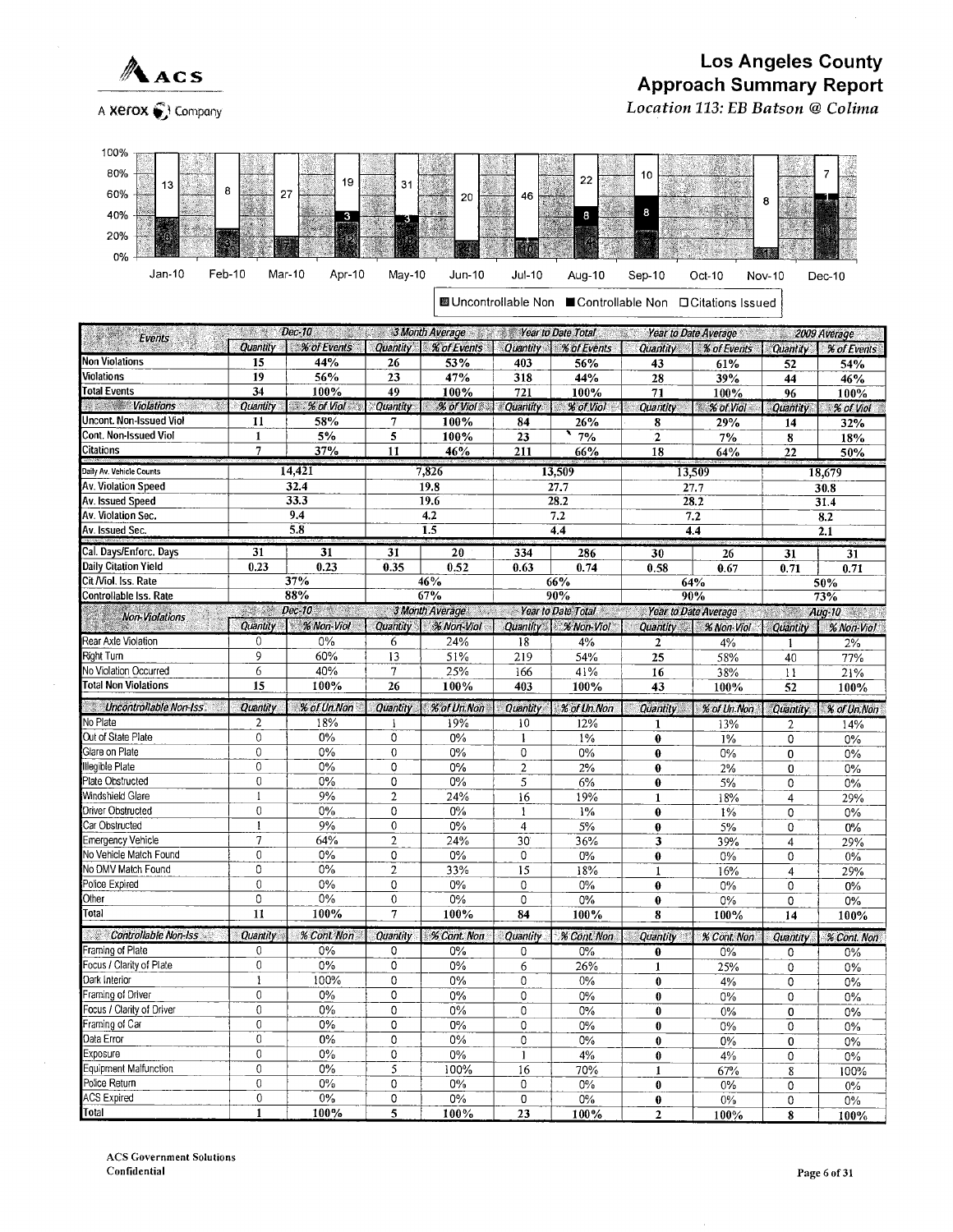

#### **Los Angeles County Approach Summary Report** Location 114: WB Batson @ Colima

A Xerox ( Company



**■ Uncontrollable Non ■ Controllable Non □ Citations Issued** 

| Dec 10 3Month Average Vear to Date Total Year to Date Total Searto Date Average<br>2009 Average<br>Events |                 |                           |                |                                                        |                         |                       |                  |             |                  |                  |  |
|-----------------------------------------------------------------------------------------------------------|-----------------|---------------------------|----------------|--------------------------------------------------------|-------------------------|-----------------------|------------------|-------------|------------------|------------------|--|
|                                                                                                           |                 | Quantity % of Events      |                | Quantity   % of Events                                 | <b>Quantity</b>         | $%$ of Events $\vert$ | <b>Quantity</b>  | % of Events | <b>Quantity</b>  | % of Events      |  |
| <b>Non Violations</b>                                                                                     | 22              | 33%                       | 19             | 34%                                                    | 338                     | 36%                   | 37               | 41%         | 45               | 41%              |  |
| Violations                                                                                                | 44              | 67%                       | 37             | 66%                                                    | 613                     | 64%                   | 53               | 59%         | 64               | 59%              |  |
| <b>Total Events</b>                                                                                       | 66              | 100%                      | 56             | 100%                                                   | 951                     | 100%                  | 90               | 100%        | 109              | 100%             |  |
| <u> Martin T</u><br><b>Violations</b><br>,,,,,                                                            | <b>Quantity</b> | $\approx$ % of Viol       | Quantity       | % of Viol                                              | <b>Quantity</b>         | <b>Sof Viol</b>       | <b>Quantity</b>  | % of Vial   | <b>Quantity</b>  | % of Viol        |  |
| Jncont, Non-Issued Viol                                                                                   | 24              | 55%                       | 16             | 100%                                                   | 263                     | 43%                   | 24               | 45%         | 27               | 42%              |  |
| Cont. Non-Issued Viol                                                                                     | $\bf{0}$        | $0\%$                     | $\mathbf{1}$   | 100%                                                   | 19                      | 3%                    | $\boldsymbol{2}$ | $3\%$       | 4                | 6%               |  |
| Citations                                                                                                 | 20              | 45%                       | 19             | 52%                                                    | 331                     | 54%                   | 28               | 52%         | 33               | 52%              |  |
| Daily Av. Vehicle Counts                                                                                  |                 | 13,331                    |                | 7,002                                                  | 12,469                  |                       |                  | 12,469      | 15,087           |                  |  |
| Av. Violation Speed                                                                                       |                 | 31.6                      | 17.4           |                                                        |                         | 27.5                  |                  | 27.5        | 27.1             |                  |  |
| Av. Issued Speed                                                                                          |                 | 35.9                      |                | 19.1                                                   |                         | 29.6                  |                  | 29.6        |                  | 28.8             |  |
| Av. Violation Sec.                                                                                        | 10.2            |                           |                | 6.1                                                    |                         | 7.8                   |                  | 7.8         |                  | 7.7              |  |
| Av. Issued Sec.                                                                                           | 2.2             |                           |                | 4.3                                                    |                         | 3.9                   |                  | 3.9         |                  | $\overline{4.4}$ |  |
| Cal. Days/Enforc. Days                                                                                    | 31              | 31                        |                | 31<br>20                                               |                         | 286<br>334            |                  | 26          | 31               | 31               |  |
| Daily Citation Yield                                                                                      | 0.65            | 0.65                      | 0.63           | 0.95                                                   | 0.99                    | 1.16                  | 30<br>0.91       | 1.04        | 1.06             | 1.06             |  |
| Cit /Viol. Iss. Rate                                                                                      |                 | 45%                       |                | 52%                                                    | 54%                     |                       |                  | 52%         |                  | 52%              |  |
| Controllable Iss. Rate                                                                                    |                 | 100%                      |                | 94%                                                    |                         | 95%                   |                  | 95%         |                  | 89%              |  |
|                                                                                                           |                 | Dec-10                    |                | 3 Month Average Martio Date Total Mear to Date Average |                         |                       |                  |             | en gel           | Aug-10           |  |
| <b>Non-Violations</b>                                                                                     | Quantity        | % Non-Viol                |                | Quantity   % Non-Viol                                  | Quantity                | % Non-Viol            | <b>Quantity</b>  | % Non-Viol  | Quantity         | % Non-Viol       |  |
| Rear Axle Violation                                                                                       | $\pmb{0}$       | $0\%$                     | $\mathbf 0$    | $2\%$                                                  | $\mathbf{1}$            | 0%                    | $\mathbf{0}$     | $0\%$       | $\mathbf 0$      | 0%               |  |
| Right Turn                                                                                                | 13              | 59%                       | 14             | 75%                                                    | 121                     | 36%                   | 16               | 43%         | 33               | 73%              |  |
| No Violation Occurred                                                                                     | 9               | 41%                       | $\overline{4}$ | 23%                                                    | 216                     | 64%                   | 21               | 56%         | 12               | 27%              |  |
| <b>Total Non Violations</b>                                                                               | 22              | 100%                      | 19             | 100%                                                   | 338                     | 100%                  | 37               | 100%        | 45               | 100%             |  |
| Uncontrollable Non-Iss                                                                                    | Quantity        | % of Un. Non <sub>2</sub> | Quantity       | % of Un.Non                                            | Quantity                | % of Un.Non           | Quantity         | % of Un.Non | <b>Quantity</b>  | % of Un.Non      |  |
| No Plate                                                                                                  |                 | 4%                        | 3              | 16%                                                    | 25                      | 10%                   | $\overline{2}$   | 9%          | 4                | 15%              |  |
| Out of State Plate                                                                                        | $\mathbf{0}$    | $0\%$                     | $\mathbf{0}$   | 0%                                                     | $\tau$                  | 3%                    | $\mathbf{1}$     | 2%          | $\mathbf{0}$     | 0%               |  |
| Glare on Plate                                                                                            | 0               | $0\%$                     | 0              | 0%                                                     | $\overline{0}$          | 0%                    | $\bf{0}$         | $0\%$       | $\mathbf 0$      | 0%               |  |
| Illegible Plate                                                                                           | $\mathbf{0}$    | 0%                        | 0              | 2%                                                     | 1                       | 0%                    | $\bf{0}$         | $0\%$       | $\mathbf{1}$     | 4%               |  |
| Plate ObsIructed                                                                                          | $\overline{0}$  | 0%                        | 0              | 0%                                                     | 0                       | 0%                    | $\bf{0}$         | $0\%$       | 0                | $0\%$            |  |
| Windshield Glare                                                                                          | 3               | 13%                       | 3              | 18%                                                    | 91                      | 35%                   | 8                | 33%         | 6                | 22%              |  |
| Driver Obstructed                                                                                         | 0               | 0%                        | 0              | 0%                                                     | $\overline{0}$          | 0%                    | $\bf{0}$         | $0\%$       | $\mathbf 0$      | 0%               |  |
| Car Obstructed                                                                                            | $\overline{0}$  | 0%                        | $\mathbf{1}$   | 6%                                                     | $\overline{7}$          | 3%                    | $\mathbf{1}$     | 2%          | $\overline{2}$   | $7\%$            |  |
| <b>Emergency Vehicle</b>                                                                                  | 19              | 79%                       | $\overline{7}$ | 43%                                                    | 99                      | 38%                   | 10               | 41%         | 11               | 41%              |  |
| No Vehicle Match Found                                                                                    | $\overline{0}$  | 0%                        | $\mathbf 0$    | $0\%$                                                  | $\overline{0}$          | 0%                    | $\bf{0}$         | 0%          | $\overline{0}$   | $0\%$            |  |
| No DMV Match Found                                                                                        | $\mathbf{1}$    | 4%                        | $\overline{2}$ | 12%                                                    | 30                      | 11%                   | 3                | 11%         | $\overline{2}$   | 7%               |  |
| Police Expired                                                                                            | $\overline{0}$  | 0%                        | $\mathbf{0}$   | 2%                                                     | $\overline{\mathbf{3}}$ | 1%                    | $\bf{0}$         | $1\%$       | $\mathbf{I}$     | 4%               |  |
| Other                                                                                                     | $\overline{0}$  | $0\%$                     | 0              | $0\%$                                                  | 0                       | 0%                    | $\bf{0}$         | $0\%$       | $\boldsymbol{0}$ | $0\%$            |  |
| Total                                                                                                     | 24              | 100%                      | 16             | 100%                                                   | 263                     | 100%                  | 24               | 100%        | 27               | 100%             |  |
| Controllable Non-Iss                                                                                      | Quantity        | % Cont. Non               | Quantity       | % Cant. Non                                            | <b>Quantity</b>         | % Cont Non            | Quantity         | % Cont. Non | Quantity         | % Cont. Non      |  |
| Framing of Plate                                                                                          | $\mathbf{0}$    | 0%                        | $\mathbf{0}$   | 0%                                                     | $\mathbf{0}$            | 0%                    | $\bf{0}$         | $0\%$       | 0                | $0\%$            |  |
| Focus / Clarity of Plate                                                                                  | $\overline{0}$  | 0%                        | $\mathbf{0}$   | $0\%$                                                  | $\mathbf{1}$            | 5%                    | $\bf{0}$         | 5%          | $\mathbf 0$      | $0\%$            |  |
| Dark Interior                                                                                             | $\mathbf 0$     | 0%                        | $\mathbf{1}$   | 100%                                                   | 12                      | 63%                   | $\mathbf{1}$     | 63%         | $\overline{4}$   | 100%             |  |
| Framing of Driver                                                                                         | $\mathbf 0$     | 0%                        | $\mathbf 0$    | $0\%$                                                  | $\overline{0}$          | $0\%$                 | $\bf{0}$         | $0\%$       | $\mathbf 0$      | $0\%$            |  |
| Focus / Clarity of Driver                                                                                 | $\mathbf{0}$    | $0\%$                     | $\mathbf 0$    | $0\%$                                                  | 1                       | 5%                    | $\bf{0}$         | 5%          | 0                | 0%               |  |
| Framing of Car                                                                                            | $\mathbf 0$     | 0%                        | $\mathbf{0}$   | 0%                                                     | $\theta$                | $0\%$                 | $\bf{0}$         | $0\%$       | $\boldsymbol{0}$ | $0\%$            |  |
| Data Error                                                                                                | $\overline{0}$  | 0%                        | $\overline{0}$ | $0\%$                                                  | $\overline{0}$          | $0\%$                 | $\bf{0}$         | $0\%$       | $\mathbf{0}$     | $0\%$            |  |
| Exposure                                                                                                  | $\mathbf 0$     | 0%                        | $\overline{0}$ | 0%                                                     | 1                       | 5%                    | $\bf{0}$         | 5%          | $\overline{0}$   | $0\%$            |  |
| Equipment Malfunction                                                                                     | $\mathbf 0$     | $0\%$                     | $\mathbf 0$    | 0%                                                     | 3                       | 16%                   | $\bf{0}$         | 16%         | $\overline{0}$   | $0\%$            |  |
| Police Return                                                                                             | $\mathbf{0}$    | $0\%$                     | $\mathbf{0}$   | $0\%$                                                  | $\mathbf{I}$            | 5%                    | $\bf{0}$         | 5%          | $\overline{0}$   | $0\%$            |  |
| <b>ACS Expired</b>                                                                                        | $\mathbf 0$     | $0\%$                     | $\mathbf{0}$   | $0\%$                                                  | $\boldsymbol{0}$        | $0\%$                 | $\bf{0}$         | 0%          | $\mathbf 0$      | $0\%$            |  |
| Total                                                                                                     | $\bf{0}$        | 100%                      | 1              | 100%                                                   | 19                      | 100%                  | $\overline{2}$   | 100%        | 4                | 100%             |  |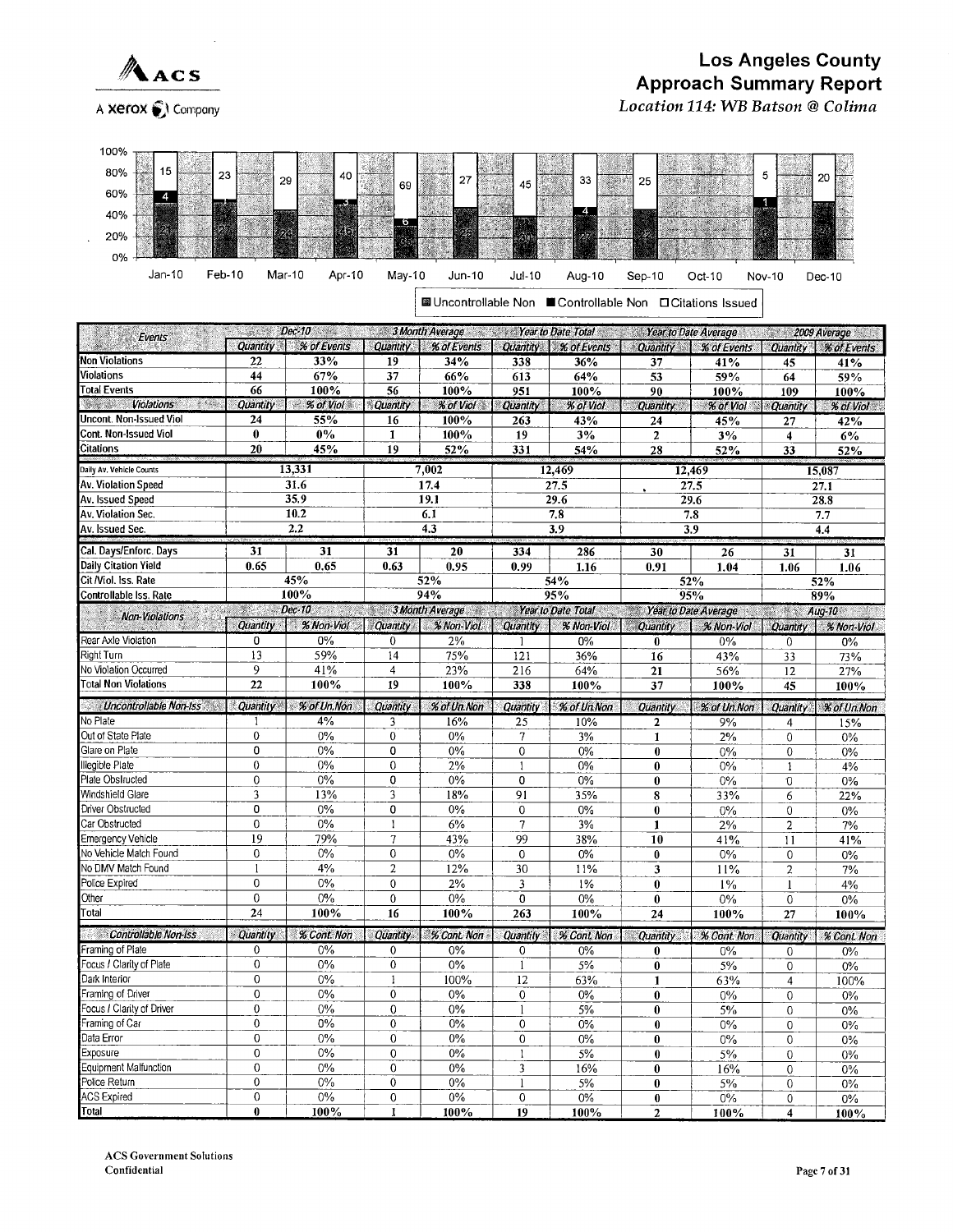

J,

A Xerox ( Company

## **Los Angeles County Approach Summary Report** Location 131: NB Sepulveda @ Wilshire

| 80%<br>3<br>з<br>6                                                                                 | Ð                  |
|----------------------------------------------------------------------------------------------------|--------------------|
| 6<br>6<br>60%                                                                                      |                    |
| 40%                                                                                                |                    |
| 20%                                                                                                |                    |
| KS<br>0%<br>10000                                                                                  |                    |
| Jan-10<br>Feb-10<br>Mar-10<br>May-10<br>$Jul-10$<br>Apr-10<br>Jun-10<br>Aug-10<br>Oct-10<br>Sep-10 | $Dec-10$<br>Nov-10 |

■ Uncontrollable Non ■ Controllable Non □ Citations Issued

| Dec-10 3 Month Average Near to Date Total Strategies (2009 Average 2009 2009 Average<br>Events |                 |                  |                         |                                                 |                |                      |                                                                           |                                      |                          |                           |  |
|------------------------------------------------------------------------------------------------|-----------------|------------------|-------------------------|-------------------------------------------------|----------------|----------------------|---------------------------------------------------------------------------|--------------------------------------|--------------------------|---------------------------|--|
|                                                                                                | Quantity        |                  |                         | % of Events   Quantity   % of Events   Quantity |                | % of Events Quantity |                                                                           | % of Events   Quantity   % of Events |                          |                           |  |
| <b>Non Violations</b>                                                                          | 42              | 79%              | 20                      | 63%                                             | 178            | 66%                  | 24                                                                        | 74%                                  | 28                       | 70%                       |  |
| Violations                                                                                     | 11              | 21%              | 11                      | 37%                                             | 93             | 34%                  | 8                                                                         | 26%                                  | 12                       | 30%                       |  |
| <b>Total Events</b>                                                                            | 53              | 100%             | 31                      | 100%                                            | 271            | 100%                 | 32                                                                        | 100%                                 | 40                       | 100%                      |  |
| <b>Wind Wind Violations</b>                                                                    | <b>Quantity</b> | $%$ of Viol      | Quantity.               | % of Viol                                       | Quantity       | % of Viol            | Quantity                                                                  | % of Vial                            | $Quantity$ $\rightarrow$ | $%$ of Viol               |  |
| Uncont. Non-Issued Viol                                                                        | 5               | 45%              | 7                       | 100%                                            | 55             | 59%                  | 5                                                                         | 61%                                  | 5                        | 42%                       |  |
| Cont. Non-Issued Viol                                                                          | $\mathbf{1}$    | 9%               | $\bf{0}$                | 100%                                            | 3              | 3%                   | $\bf{0}$                                                                  | 4%                                   | $\mathbf{1}$             | 8%                        |  |
| Citations                                                                                      | 5               | 45%              | $\blacktriangleleft$    | 38%                                             | 35             | 38%                  | 3                                                                         | 35%                                  | 6                        | 50%                       |  |
| Daily Av. Vehicle Counts                                                                       |                 | 4,669            | 5,556                   |                                                 | 5,078          |                      |                                                                           | 5,078                                | 4,546                    |                           |  |
| Av. Violation Speed                                                                            | 24.3            |                  |                         | 28.0                                            | 28.2           |                      |                                                                           | 28.2                                 | 29.4                     |                           |  |
| Av. Issued Speed                                                                               |                 | 28.6             |                         | 30.9                                            |                | 25.2                 |                                                                           | 25.2                                 |                          | 34.5                      |  |
| Av. Violation Sec.                                                                             |                 | 18.5             |                         | 17.1                                            |                | 10.9                 |                                                                           | 10.9                                 |                          | 14.6                      |  |
| Av. Issued Sec.                                                                                |                 | $\overline{9.9}$ |                         | 6.1                                             |                | 2.5                  |                                                                           | 2.5                                  |                          | 0.3                       |  |
|                                                                                                |                 |                  |                         |                                                 |                |                      |                                                                           |                                      |                          |                           |  |
| Cal. Days/Enforc. Days                                                                         | 31              | 31               | 31                      | 31                                              | 334            | 334                  | 30                                                                        | 30                                   | 31                       | 31                        |  |
| Daily Citation Yield                                                                           | 0.16            | 0.16             | 0.14                    | 0.14                                            | 0.10           | 0.10                 | 0.10                                                                      | 0.10                                 | 0.19                     | 0.19                      |  |
| Cit /Viol. Iss. Rate                                                                           |                 | 45%              |                         | 38%                                             |                | 38%                  |                                                                           | 35%                                  |                          | 50%                       |  |
| Controllable Iss. Rate                                                                         |                 | 83%              |                         | 93%                                             |                | 92%                  |                                                                           | 90%                                  |                          | 86%                       |  |
| Non-Violations                                                                                 |                 | Dec-10           | 3 Month Average         |                                                 |                |                      | <b>Example 2018</b> Year to Date Total Contract 2018 Year to Date Average |                                      |                          | Aug. 10 <b>March 2018</b> |  |
|                                                                                                | <b>Quantity</b> | % Non-Viol       | <b>Quantity</b>         | % Non-Viol                                      | Quantity       | <b>% Non-Viol</b>    | <b>Quantity</b>                                                           | % Non-Viol                           | <b>Quantity</b>          | % Non-Viol                |  |
| Rear Axie Violation                                                                            | 0               | 0%               | 0                       | 2%                                              | 1              | $1\%$                | $\bf{0}$                                                                  | 0%                                   | 0                        | 0%                        |  |
| Right Turn                                                                                     | $\bf 8$         | 19%              | 5                       | 24%                                             | 66             | 37%                  | 8                                                                         | 32%                                  | 6                        | 21%                       |  |
| No Violation Occurred<br><b>Total Non Violations</b>                                           | 34<br>42        | 81%              | 15<br>20                | 75%                                             | 111            | 62%                  | 16                                                                        | 68%                                  | 22                       | 79%                       |  |
|                                                                                                |                 | 100%             |                         | 100%                                            | 178            | 100%                 | 24                                                                        | 100%                                 | 28                       | 100%                      |  |
| Uncontrollable Non-Iss                                                                         | Quantity        | % of Un.Non      | Quantity                | % of Un.Non                                     | Quantity       | % of Un.Non          | Quantity                                                                  | % of Un.Non                          | Quantity                 | % of Un.Non               |  |
| No Plate                                                                                       | 0               | 0%               | 1                       | 20%                                             | 8              | 15%                  | $\mathbf{1}$                                                              | 13%                                  | 1                        | 20%                       |  |
| Out of State Plate                                                                             | 0               | 0%               | $\mathbf{0}$            | $0\%$                                           | 1              | 2%                   | $\bf{0}$                                                                  | 2%                                   | 0                        | 0%                        |  |
| Glare on Plate                                                                                 | 0               | 0%               | 0                       | 0%                                              | 0              | 0%                   | $\bf{0}$                                                                  | 0%                                   | 0                        | 0%                        |  |
| Illegible Plate                                                                                | 0               | 0%               | 0                       | 0%                                              | 0              | 0%                   | $\bf{0}$                                                                  | $0\%$                                | 0                        | $0\%$                     |  |
| Plate Obstructed                                                                               | 0               | 0%               | 0                       | 0%                                              | 0              | 0%                   | 0                                                                         | 0%                                   | 0                        | 0%                        |  |
| Windshield Glare                                                                               | $\mathbf 0$     | 0%               | 0                       | $0\%$                                           | $\mathbf{1}$   | 2%                   | $\bf{0}$                                                                  | 2%                                   | 0                        | 0%                        |  |
| Driver Obstructed                                                                              | 0               | 0%               | 0                       | 0%                                              | $\overline{4}$ | 7%                   | $\bf{0}$                                                                  | 7%                                   | 0                        | 0%                        |  |
| Car Obstructed                                                                                 | 0               | 0%               | 0                       | $0\%$                                           | 0              | 0%                   | $\pmb{0}$                                                                 | 0%                                   | 0                        | 0%                        |  |
| <b>Emergency Vehicle</b>                                                                       | 5               | 100%             | $\overline{\mathbf{4}}$ | 60%                                             | 30             | 55%                  | 3                                                                         | 58%                                  | $\overline{\mathbf{3}}$  | 60%                       |  |
| No Vehicle Match Found                                                                         | 0               | 0%               | 0                       | 0%                                              | $\overline{c}$ | 4%                   | $\bf{0}$                                                                  | 3%                                   | 0                        | $0\%$                     |  |
| No DMV Match Found                                                                             | 0               | 0%               | 1                       | 10%                                             | $\overline{5}$ | 9%                   | $\pmb{0}$                                                                 | 8%                                   | $\mathbf{1}$             | 20%                       |  |
| Police Expired                                                                                 | 0               | $0\%$            | $\mathbf{1}$            | 10%                                             | $\overline{4}$ | 7%                   | $\bf{0}$                                                                  | 7%                                   | 0                        | $0\%$                     |  |
| Other                                                                                          | $\overline{0}$  | 0%               | 0                       | 0%                                              | $\mathbf 0$    | 0%                   | $\bf{0}$                                                                  | 0%                                   | 0                        | 0%                        |  |
| Total                                                                                          | 5               | 100%             | 7                       | 100%                                            | 55             | 100%                 | 5                                                                         | 100%                                 | 5                        | 100%                      |  |
| Controllable Non-Iss                                                                           | Quantity        | % Cont. Non      | Quantity                | % Cont Non                                      | Quantity       | % Cont Non           | Quantity                                                                  | % Cont. Non                          | Quantity                 | % Cont. Non               |  |
| Framing of Plate                                                                               | 0               | $0\%$            | $\mathbf{0}$            | $0\%$                                           | 0              | 0%                   | $\bf{0}$                                                                  | 0%                                   | 0                        | 0%                        |  |
| Focus / Clarity of Plate                                                                       | 0               | 0%               | 0                       | 0%                                              | 0              | 0%                   | $\bf{0}$                                                                  | $0\%$                                | 0                        | 0%                        |  |
| Dark Interior                                                                                  | 0               | 0%               | 0                       | 0%                                              | 0              | $0\%$                | $\bf{0}$                                                                  | 0%                                   | 0                        | $0\%$                     |  |
| Framing of Driver                                                                              | 0               | $0\%$            | 0                       | $0\%$                                           | 0              | 0%                   | $\bf{0}$                                                                  | $0\%$                                | 0                        | 0%                        |  |
| Focus / Clarity of Driver                                                                      | 0               | $0\%$            | 0                       | 100%                                            | 1              | 33%                  | $\bf{0}$                                                                  | 25%                                  | $\mathbf{I}$             | 100%                      |  |
| Framing of Car                                                                                 | 1               | 100%             | 0                       | $0\%$                                           | $\overline{2}$ | 67%                  | $\bf{0}$                                                                  | 75%                                  | 0                        | $0\%$                     |  |
| Data Error                                                                                     | 0               | $0\%$            | 0                       | $0\%$                                           | 0              | 0%                   | $\bf{0}$                                                                  | $0\%$                                | 0                        | 0%                        |  |
| Exposure                                                                                       | 0               | 0%               | 0                       | $0\%$                                           | $\mathbf 0$    | 0%                   | $\bf{0}$                                                                  | $0\%$                                | 0                        | 0%                        |  |
| Equipment Malfunction                                                                          | 0               | $0\%$            | 0                       | 0%                                              | 0              | 0%                   | $\bf{0}$                                                                  | 0%                                   | 0                        | 0%                        |  |
| Police Return                                                                                  | 0               | $0\%$            | $\mathbf{0}$            | 0%                                              | 0              | $0\%$                | $\mathbf{0}$                                                              | $0\%$                                | 0                        | $0\%$                     |  |
| <b>ACS Expired</b>                                                                             | $\mathbf 0$     | 0%               | 0                       | $0\%$                                           | $\mathbf 0$    | $0\%$                | $\bf{0}$                                                                  | $0\%$                                | 0                        | 0%                        |  |
| Total                                                                                          | $\mathbf{1}$    | 100%             | $\bf{0}$                | 100%                                            | 3              | 100%                 | $\bf{0}$                                                                  | 100%                                 | $\mathbf{1}$             | 100%                      |  |

**ACS Government Solutions** Confidential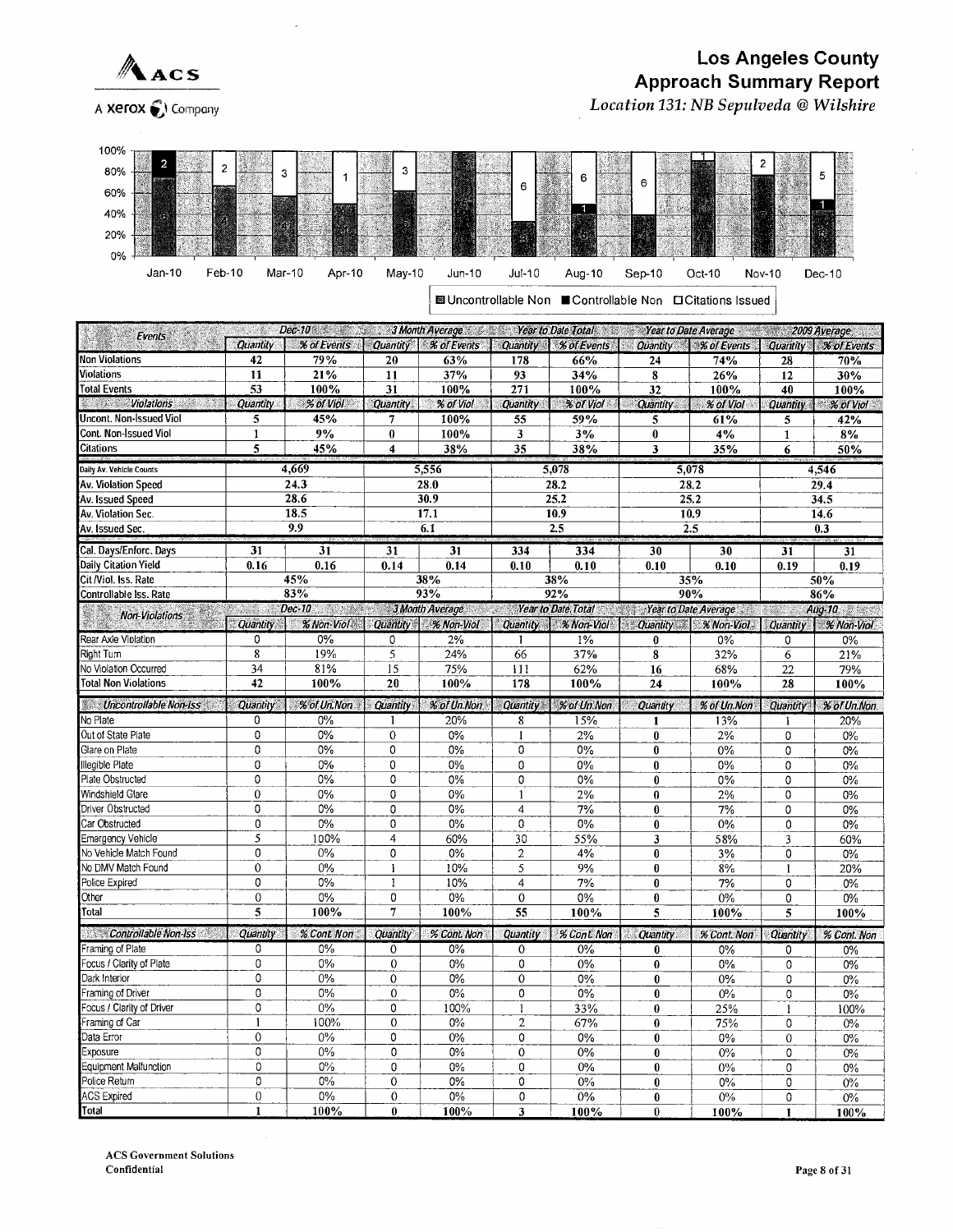

A Xerox (3) Company

# **Los Angeles County Approach Summary Report**

Location 132: SB Sepulveda @ Wilshire

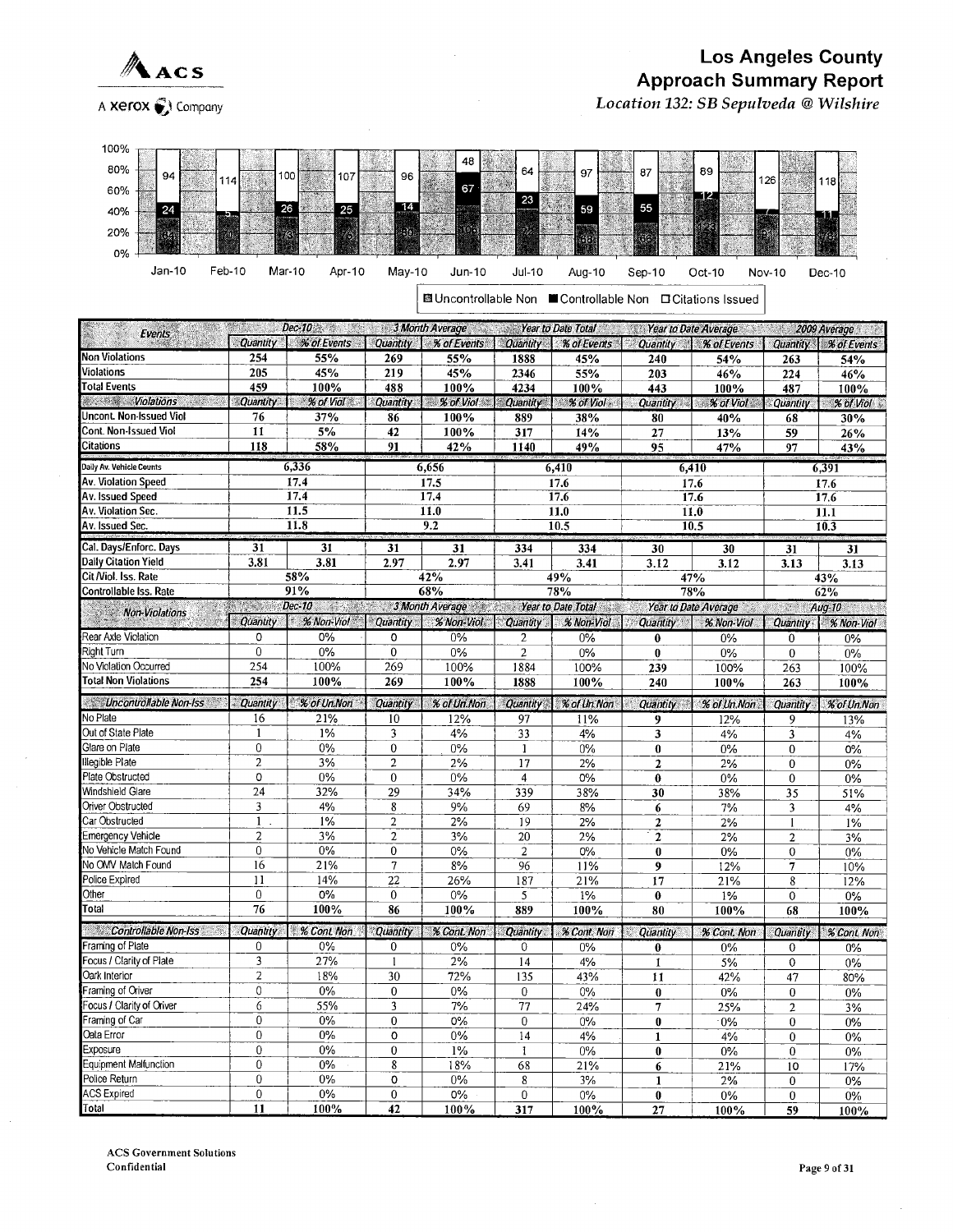

Location 133: EB Wilshire @ Sepulveda



|                                    | en en de              | Dec-10 3Month Average Year to Date Total |                          |                                                                         |                      |                   |                                      | Year to Date Average 2009 Average |                         |                        |  |
|------------------------------------|-----------------------|------------------------------------------|--------------------------|-------------------------------------------------------------------------|----------------------|-------------------|--------------------------------------|-----------------------------------|-------------------------|------------------------|--|
| Events :                           | Quantity              | % of Events                              | Quantity                 | % of Events                                                             | Quantity             | % of Events       |                                      | Quantity % of Events              | <b>Quantity</b>         | % of Events            |  |
| <b>Non Violations</b>              | 162                   | 84%                                      | 180                      | 89%                                                                     | 1711                 | 85%               | 201                                  | 88%                               | 202                     | 86%                    |  |
| <b>Violations</b>                  | 32                    | 16%                                      | 22                       | 11%                                                                     | 298                  | 15%               | 26                                   | 12%                               | 32                      | 14%                    |  |
| <b>Total Events</b>                | 194                   | 100%                                     | 202                      | 100%                                                                    | 2009                 | 100%              | 227                                  | 100%                              | 234                     | 100%                   |  |
| <b>Violations</b>                  | <b>Quantity</b>       | % of Viol                                | <b>Quantity</b>          | <b>% of Viol</b>                                                        | Quantity             | % of Viol         | <b>Quantity</b><br><b>XX of Viol</b> |                                   | Quantity                | % of Viol              |  |
| Uncont. Non-Issued Viol            | 15                    | 47%                                      | 9                        | 100%                                                                    | 126                  | 42%               | 12                                   | 45%                               | 13                      | 41%                    |  |
| Cont. Non-Issued Viol              | $\mathbf{1}$          | 3%                                       | $\bf{0}$                 | 100%                                                                    | 6                    | 2%                | $\mathbf{1}$                         | 2%                                | $\mathbf{1}$            | 3%                     |  |
| <b>Citations</b>                   | 16                    | 50%                                      | 13                       | $-58%$                                                                  | 166                  | 56%               | 14                                   | 53%                               | 18                      | 56%                    |  |
| Daily Av. Vehicle Counts           |                       | 22,810                                   | 26,079                   |                                                                         | 25,236               |                   |                                      | 25,236                            | 25,796                  |                        |  |
| Av. Violation Speed                | 27.3                  |                                          |                          | 27.5                                                                    |                      | 29.1              |                                      | 29.1                              |                         | 28.1                   |  |
| Av. Issued Speed                   |                       | 25.5                                     |                          | 27.8                                                                    |                      | 31.0              |                                      | $\overline{31.0}$                 |                         | 28.3                   |  |
| Av. Violation Sec.                 |                       | 3.6                                      |                          | 4.9                                                                     |                      | 3.9               |                                      | 3.9                               |                         | 7.6                    |  |
| Av. Issued Sec.                    |                       | 0.8                                      |                          | 0.8                                                                     |                      | 0.8               |                                      | 0.8                               |                         | 1.0                    |  |
| Cal. Days/Enforc. Days             |                       |                                          |                          |                                                                         |                      |                   |                                      |                                   |                         |                        |  |
| Daily Citation Yield               | 31<br>0.52            | 31<br>0.52                               | 31<br>0.42               | 31<br>0.42                                                              | 334<br>0.50          | 334               | 30                                   | 30                                | 31                      | 31                     |  |
| Cit /Viol. Iss. Rate               |                       | 50%                                      |                          | 58%                                                                     |                      | 0.50<br>56%       | 0.45                                 | 0.45                              | 0.58                    | 0.58                   |  |
| Controllable Iss. Rate             |                       | 94%                                      |                          | 98%                                                                     |                      | 97%               |                                      | 53%<br>96%                        |                         | 56%                    |  |
|                                    | - 7                   | Dec-10<br>an an an                       |                          | 3 Month Average Service Sear to Date Total Service Sear to Date Average |                      |                   |                                      |                                   |                         | 95%                    |  |
| Non-Violations                     | Quantity <sup>*</sup> | % Non-Viol                               | Quantity                 | % Non-Viol                                                              | Quantity             | <b>% Non-Viol</b> | Quantity   % Non-Viol                |                                   |                         | $Aug-10$<br>% Non-Viol |  |
| Rear Axle Violation                | $\Omega$              | 0%                                       | 0                        | $0\%$                                                                   | 4                    | $0\%$             | $\bf{0}$                             | 0%                                | Quantity                | 0%                     |  |
| <b>Right Turn</b>                  | 68                    | 42%                                      | 83                       | 46%                                                                     | 589                  | 34%               | 76                                   | 38%                               | 1<br>96                 | 48%                    |  |
| No Violation Occurred              | 94                    | 58%                                      | 96                       | 53%                                                                     | 1118                 | 65%               | 125                                  | 62%                               | 105                     | 52%                    |  |
| <b>Total Non Violations</b>        | 162                   | 100%                                     | 180                      | 100%                                                                    | 1711                 | 100%              | 201                                  | 100%                              | 202                     | 100%                   |  |
|                                    |                       |                                          |                          |                                                                         |                      |                   |                                      |                                   |                         |                        |  |
| Uncontrollable Non-Iss             | Quantity              | % of Un.Non                              | Quantity                 | % of Un.Non                                                             | Quantity             | % of Un.Non       | Quantity                             | % of Un.Non                       | Quantity                | % of Un.Non            |  |
| No Plate                           | $\overline{4}$        | 27%                                      | 1                        | 7%                                                                      | 14                   | 11%               | $\mathbf{2}$                         | 13%                               | 1                       | 8%                     |  |
| Out of State Plate                 | $\mathbf 0$           | 0%                                       | $\mathbf{1}$             | 7%                                                                      | 9                    | 7%                | 1                                    | 6%                                | 1                       | 8%                     |  |
| Glare on Plate                     | 0                     | 0%                                       | 0                        | 0%                                                                      | $\mathbf 0$          | $0\%$             | $\bf{0}$                             | 0%                                | 0                       | $0\%$                  |  |
| llegible Plate<br>Plate Obstructed | 0<br>$\mathbf{1}$     | 0%                                       | 0                        | 0%                                                                      | $\mathbf{1}$         | 1%                | $\bf{0}$                             | $1\%$                             | 0                       | $0\%$                  |  |
| Windshield Glare                   |                       | 7%<br>7%                                 | 0<br>$\overline{2}$      | 0%                                                                      | $\mathbf 0$          | $0\%$             | $\bf{0}$                             | $1\%$                             | 0                       | $0\%$                  |  |
| Driver Obstructed                  | $\mathbf{1}$          | 7%                                       | 0                        | 22%                                                                     | 23                   | 18%               | $\overline{2}$                       | 17%                               | $\overline{4}$          | 31%                    |  |
| Car Obstructed                     | $\mathbf{1}$          | 7%                                       | $\mathbf{I}$             | 0%<br>7%                                                                | $\mathbf{1}$         | 1%                | $\bf{0}$                             | $1\%$                             | $\Omega$                | $0\%$                  |  |
| Emergency Vehicle                  | 5                     | 33%                                      | 3                        | 37%                                                                     | 5<br>43              | 4%                | $\mathbf{I}$                         | 4%                                | 0                       | $0\%$                  |  |
| No Vehicle Match Found             | 0                     | 0%                                       | 0                        |                                                                         | 0                    | 34%               | $\overline{\mathbf{4}}$              | 34%                               | $\overline{4}$          | 31%                    |  |
| No DMV Match Found                 | $\overline{2}$        | 13%                                      | $\mathbf{I}$             | $0\%$<br>15%                                                            |                      | 0%                | $\bf{0}$                             | 0%                                | 0                       | 0%                     |  |
| Police Expired                     | $\mathbf 0$           | 0%                                       | 0                        | 4%                                                                      | 12<br>9              | 10%<br>7%         | $\mathbf{1}$                         | 10%                               | 3                       | 23%                    |  |
| Other                              | $\mathbf 0$           | 0%                                       | $\Omega$                 | $0\%$                                                                   | $\overline{9}$       | 7%                | $\mathbf{I}$<br>$\mathbf{1}$         | 6%                                | $\mathbf 0$<br>0        | 0%                     |  |
| Total                              | 15                    | 100%                                     | 9                        | 100%                                                                    | 126                  | 100%              | 12                                   | 6%<br>100%                        | 13                      | $0\%$<br>100%          |  |
| Controllable Non-Iss               |                       |                                          |                          |                                                                         |                      |                   |                                      |                                   |                         |                        |  |
| Framing of Plate                   | Quantity<br>0         | % Cont, Non<br>0%                        | Quantity<br>$\mathbf{0}$ | % Cont. Non<br>0%                                                       | <b>Quantity</b><br>0 | % Cont. Non<br>0% | <b>Quantity</b><br>0                 | % Cont. Non<br>0%                 | Quantity<br>$\mathbf 0$ | % Cont. Non<br>0%      |  |
| Focus / Clarity of Plate           | $\mathbf{1}$          | 100%                                     | $\mathbf{0}$             | 0%                                                                      | $\mathbf{1}$         | 17%               | $\bf{0}$                             | 29%                               | $\overline{0}$          |                        |  |
| Dark Interior                      | $\mathbf 0$           | 0%                                       | $\Omega$                 | 100%                                                                    | $\overline{4}$       | 67%               | $\bf{0}$                             | 57%                               |                         | 0%                     |  |
| Framing of Driver                  | $\mathbf 0$           | 0%                                       | $\mathbf 0$              | $0\%$                                                                   | $\mathbf 0$          | 0%                |                                      |                                   | $\mathbf{1}$            | 100%                   |  |
| Focus / Clarity of Driver          | $\mathbf 0$           | 0%                                       | $\overline{0}$           | $0\%$                                                                   | $\mathbf{I}$         | 17%               | $\bf{0}$<br>$\bf{0}$                 | $0\%$<br>14%                      | 0<br>0                  | 0%<br>0%               |  |
| Framing of Car                     | 0                     | 0%                                       | $\mathbf{0}$             | $0\%$                                                                   | $\mathbf 0$          | 0%                | $\bf{0}$                             | 0%                                | $\overline{0}$          | $0\%$                  |  |
| Data Error                         | $\mathbf 0$           | 0%                                       | $\Omega$                 | 0%                                                                      | $\mathbf 0$          | 0%                | $\bf{0}$                             | 0%                                | 0                       | 0%                     |  |
| Exposure                           | $\mathbf 0$           | 0%                                       | 0                        | 0%                                                                      | $\mathbf 0$          | 0%                | $\bf{0}$                             | $0\%$                             | 0                       | 0%                     |  |
| Equipment Malfunction              | $\mathbf 0$           | 0%                                       | $\mathbf 0$              | 0%                                                                      | $\mathbf 0$          | 0%                | $\bf{0}$                             | $0\%$                             | 0                       | 0%                     |  |
| Police Return                      | $\overline{0}$        | 0%                                       | $\mathbf 0$              | 0%                                                                      | 0                    | 0%                | $\bf{0}$                             | 0%                                | 0                       | 0%                     |  |
| ACS Expired                        | $\mathbf 0$           | 0%                                       | $\mathbf{0}$             | 0%                                                                      | $\mathbf 0$          | 0%                | $\bf{0}$                             | $0\%$                             | 0                       | 0%                     |  |
| Total                              | 1                     | 100%                                     | $\bf{0}$                 | 100%                                                                    | 6                    | 100%              | $\mathbf{1}$                         | 100%                              | 1                       | 100%                   |  |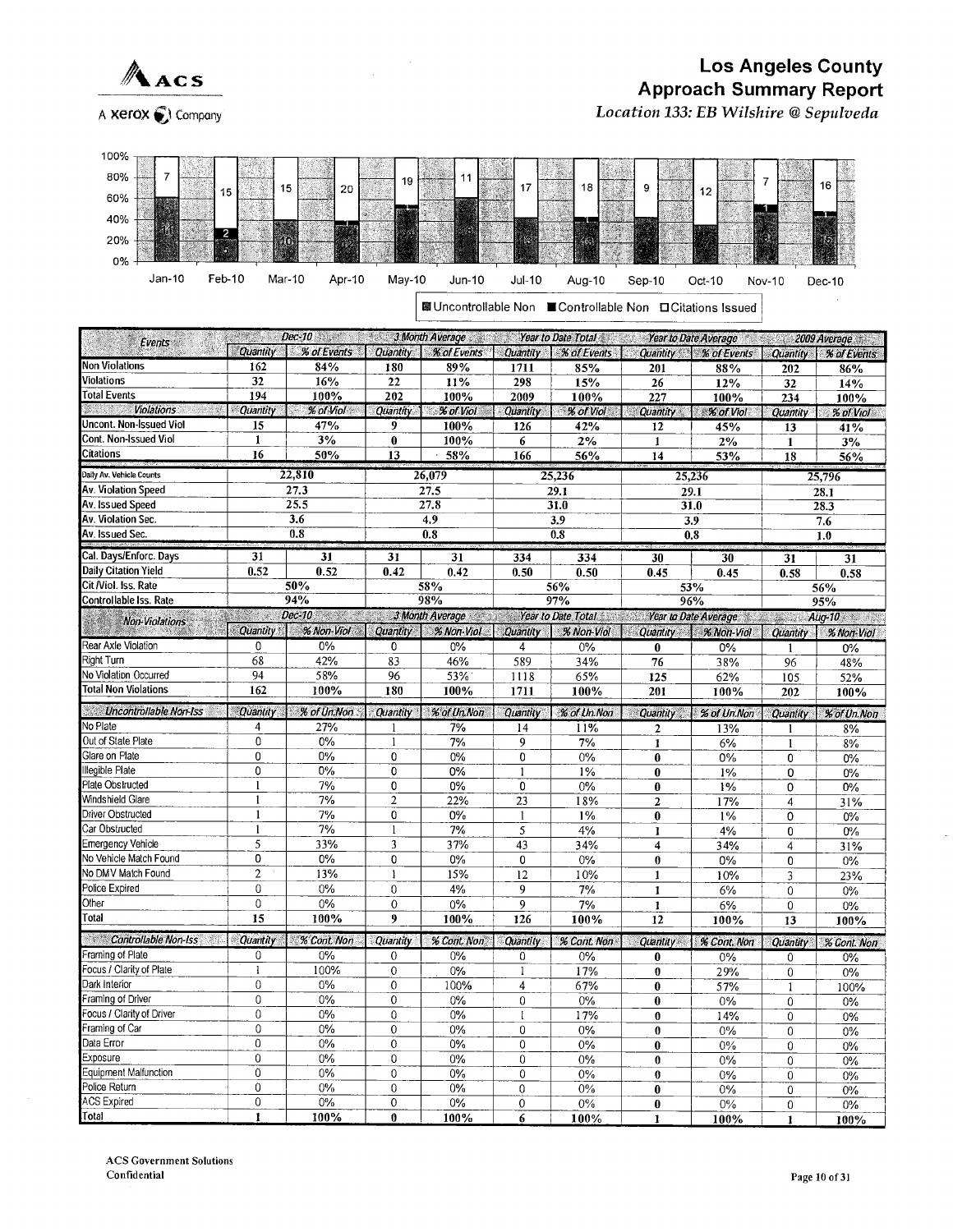

#### Los Angeles County Approach Summary Report Location 134: WB Wilshire @Sepulveda

A Xerox  $\bigodot$  Company



|                                                                                                  |                  |                    |                  | 図 Uncontrollable Non ■ Controllable Non □ Citations Issued      |                                  |                 |                 |                   |                  |             |  |  |  |  |
|--------------------------------------------------------------------------------------------------|------------------|--------------------|------------------|-----------------------------------------------------------------|----------------------------------|-----------------|-----------------|-------------------|------------------|-------------|--|--|--|--|
| Dec-10 2009 Average 3 Month Average 2 2 Fear to Date Total 3 2 Vear to Date Average 2009 Average |                  |                    |                  |                                                                 |                                  |                 |                 |                   |                  |             |  |  |  |  |
| Events                                                                                           | <b>Quantity</b>  | % of Events        | <b>Quantity</b>  | % of Events                                                     | Quantity                         | % of Events     | Quantity        | % of Events       | Quantity         | % of Events |  |  |  |  |
| <b>Non Violations</b>                                                                            | 140              | 69%                | 183              | 76%                                                             | 1107                             | 61%             | 152             | 71%               | 204              | 80%         |  |  |  |  |
| Violations                                                                                       | 64               | 31%                | 58               | 24%                                                             | 716                              | 39%             | 61              | 29%               | 51               | 20%         |  |  |  |  |
| <b>Total Events</b>                                                                              | 204              | 100%               | 241              | 100%                                                            | 1823                             | 100%            | 213             | 100%              | 255              | 100%        |  |  |  |  |
| <b>Example 2019 Molations</b>                                                                    | Quantity         | $% of$ Viol $\sim$ | Quantity         | % of Viol                                                       | Quantity                         | % of Viol       | <b>Quantity</b> | % of Viol         | Quantity         | % of Viol   |  |  |  |  |
| Uncont. Non-Issued Viol                                                                          | 16               | 25%                | 17               | 100%                                                            | 219                              | 31%             | 20              | 32%               | 8                | 16%         |  |  |  |  |
| Cont. Non-Issued Viol                                                                            | $\mathbf{0}$     | $0\%$              | $\mathbf{1}$     | 100%                                                            | 12                               | 2%              | $\mathbf{1}$    | 2%                | $\bf{0}$         | $0\%$       |  |  |  |  |
| Citations                                                                                        | 48               | 75%                | 40               | 70%                                                             | 485                              | 68%             | 40              | 66%               | 43               | 84%         |  |  |  |  |
| Daily Av. Vehicle Counts                                                                         |                  | 17,271             |                  | 19.599                                                          |                                  | 20,245          | 20,245          |                   |                  | 20,322      |  |  |  |  |
| Av. Violation Speed                                                                              | 33.7             |                    |                  | 33.1                                                            |                                  | 33.7            |                 | 33.7              |                  | 33.8        |  |  |  |  |
| Av. Issued Speed                                                                                 | 34.0             |                    |                  | 33.3                                                            |                                  | 33.5            |                 | 33.5              |                  | 33.6        |  |  |  |  |
| Av. Violation Sec.                                                                               |                  | 2.5                |                  | 2.9                                                             |                                  | 2.3             | 2.3             |                   |                  | 2.4         |  |  |  |  |
| Av. Issued Sec.                                                                                  |                  | 2.6                |                  | 2.2                                                             |                                  | $\overline{21}$ | 2.1             |                   |                  | 2.1         |  |  |  |  |
|                                                                                                  |                  |                    |                  |                                                                 |                                  |                 |                 |                   |                  |             |  |  |  |  |
| Cal. Days/Enforc. Days                                                                           | 31               | 31                 | 31               | 31                                                              | 334                              | 334             | 30              | 30                | 31               | 31          |  |  |  |  |
| Daily Citation Yield                                                                             | 1.55             | 1.55               | 1.32             | 1.32                                                            | 1.45                             | 1.45            | 1.33            | 1.33              | 1.39             | 1.39        |  |  |  |  |
| Cit /Viol. Iss. Rate                                                                             |                  | 75%                |                  | 70%                                                             |                                  | 68%             |                 | 66%               |                  | 84%         |  |  |  |  |
| Controllable Iss. Rate                                                                           |                  | 100%               |                  | 98%                                                             |                                  | 98%             | 98%             |                   |                  | 100%        |  |  |  |  |
| <b>Non-Violations</b>                                                                            | - 3              | Dec-10 2000        |                  | 3 Month Average William Year to Date Total Year to Date Average |                                  |                 |                 |                   | W.               | Aug-10      |  |  |  |  |
|                                                                                                  | <b>Quantity</b>  | % Non-Viol         | Quantity         | % Non-Viol                                                      | <b>Quantity</b>                  | % Non-Viol      | Quantity        | <b>% Non-Viol</b> | Quantity         | % Non-Viol  |  |  |  |  |
| Rear Axle Violation                                                                              | $\overline{0}$   | 0%                 | 3                | $1\%$                                                           | 4                                | 0%              | 1               | 0%                | 4                | 2%          |  |  |  |  |
| Right Turn                                                                                       | 89               | 64%                | 97               | 53%                                                             | 561                              | 51%             | 83              | 55%               | 132              | 65%         |  |  |  |  |
| No Violation Occurred                                                                            | 51               | 36%                | 83               | 46%                                                             | 542                              | 49%             | 68              | 45%               | 68               | 33%         |  |  |  |  |
| <b>Total Non Violations</b>                                                                      | 140              | 100%               | 183              | 100%                                                            | 1107                             | 100%            | 152             | 100%              | 204              | 100%        |  |  |  |  |
| <b>Willie Uncontrollable Non-Iss</b>                                                             | <b>Quantity</b>  | % of Un.Non        |                  | Quantity   % of Un.Non                                          | <b>Quantity</b>                  | % of Un.Non     | Quantity        | % of Un.Non       | Quantity         | % of Un.Non |  |  |  |  |
| No Plate                                                                                         | 3                | 19%                | 2                | 10%                                                             | 18                               | 8%              | 2               | 9%                | 0                | $0\%$       |  |  |  |  |
| Out of State Plate                                                                               | 0                | 0%                 | 3                | 20%                                                             | 26                               | 12%             | $\mathbf{2}$    | 11%               | $\mathbf{1}$     | 13%         |  |  |  |  |
| Glare on Plate                                                                                   | 0                | 0%                 | 0                | 0%                                                              | $\mathbf{0}$                     | $0\%$           | $\bf{0}$        | $0\%$             | 0                | 0%          |  |  |  |  |
| Illegible Plate                                                                                  | 0                | 0%                 | $\overline{0}$   | 0%                                                              | $\mathbf{0}$                     | 0%              | $\bf{0}$        | 0%                | $\mathbf 0$      | 0%          |  |  |  |  |
| Plate Obstructed                                                                                 | 0                | 0%                 | $\mathbf 0$      | $0\%$                                                           | $\overline{2}$                   | 1%              | 0               | $1\%$             | $\mathbf{0}$     | 0%          |  |  |  |  |
| Windshield Glare                                                                                 | $\overline{0}$   | $0\%$              | 1                | 4%                                                              | 34                               | 16%             | 3               | 14%               | 1                | 13%         |  |  |  |  |
| <b>Driver Obstructed</b>                                                                         | $\mathbf{1}$     | 6%                 | 0                | 2%                                                              | 7                                | 3%              | $\mathbf{I}$    | 3%                | 0                | 0%          |  |  |  |  |
| Car Obstructed                                                                                   | 0                | $0\%$              | 0                | 2%                                                              | 1                                | 0%              | $\mathbf{0}$    | 0%                | 1                | 13%         |  |  |  |  |
| <b>Emergency Vehicle</b>                                                                         | 1                | 6%                 | $\mathbf{I}$     | 4%                                                              | 29                               | 13%             | 3               | 13%               | $\mathbf{0}$     | 0%          |  |  |  |  |
| No Vehicle Match Found                                                                           | 0                | 0%                 | $\mathbf{I}$     | 4%                                                              | 3                                | 1%              | 0               | 1%                | $\mathbf{0}$     | 0%          |  |  |  |  |
| No DMV Match Found                                                                               | 5                | 31%                | 5                | 32%                                                             | 59                               | 27%             | 5               | 27%               | 5                | 63%         |  |  |  |  |
| Police Expired                                                                                   | 6                | 38%                | $\overline{4}$   | 22%                                                             | 39                               | 18%             | $\overline{4}$  | 19%               | 0                | 0%          |  |  |  |  |
| Other                                                                                            | $\mathbf 0$      | $0\%$              | 0                | $0\%$                                                           | $\mathbf{I}$                     | 0%              | $\bf{0}$        | 0%                | 0                | $0\%$       |  |  |  |  |
| Total                                                                                            | 16               | 100%               | 17               | 100%                                                            | 219                              | 100%            | 20              | 100%              | 8                | 100%        |  |  |  |  |
| <b>Controllable Non-Issection</b>                                                                | <b>Quantity</b>  | % Cont. Non        | Quantity         | % Cont. Non                                                     | Quantity                         | % Cont. Non     | Quantity        | % Cant. Non       | Quantity         | % Cont. Non |  |  |  |  |
| Framing of Plate                                                                                 | 0                | $0\%$              | 0                | 0%                                                              | 0                                | 0%              | $\theta$        | $0\%$             | $\mathbf 0$      | $0\%$       |  |  |  |  |
| Focus / Clarity of Plate                                                                         | $\mathbf{0}$     | $0\%$              | 0                | 50%                                                             | $\overline{2}$                   | 17%             | 0               | 17%               | 0                | $0\%$       |  |  |  |  |
| Dark Interior                                                                                    | $\mathbf 0$      | $0\%$              | $\overline{0}$   | 50%                                                             | 5                                | 42%             | $\bf{0}$        | 42%               | 0                | $0\%$       |  |  |  |  |
| Framing of Driver                                                                                | 0                | 0%                 | 0                | $0\%$                                                           | 0                                | $0\%$           | $\bf{0}$        | $0\%$             | 0                | $0\%$       |  |  |  |  |
| Focus / Clarity of Driver                                                                        | $\mathbf 0$      | $0\%$              | 0                | $0\%$                                                           | $\mathbf 0$                      | $0\%$           | $\mathbf 0$     | 0%                | $\mathbf 0$      | $0\%$       |  |  |  |  |
| Framing of Car                                                                                   |                  |                    |                  |                                                                 |                                  |                 | $\bf{0}$        |                   | $\boldsymbol{0}$ | 0%          |  |  |  |  |
|                                                                                                  | $\boldsymbol{0}$ | $0\%$              | 0                | 0%                                                              | $\mathbf 0$                      | $0\%$           |                 | 0%                |                  |             |  |  |  |  |
| Data Error                                                                                       | $\mathbf 0$      | 0%                 | $\boldsymbol{0}$ | 0%                                                              | 0                                | $0\%$           | $\bf{0}$        | $0\%$             | 0                | $0\%$       |  |  |  |  |
| Exposure                                                                                         | $\theta$         | 0%                 | $\mathbf 0$      | 0%                                                              | $\mathbf{1}$                     |                 | $\bf{0}$        |                   | $\bf{0}$         | 0%          |  |  |  |  |
| Equipment Malfunction                                                                            | $\mathbf 0$      | $0\%$              | $\boldsymbol{0}$ | $0\%$                                                           |                                  | $8\%$<br>17%    | $\bf{0}$        | $8\%$<br>17%      | 0                | $0\%$       |  |  |  |  |
| Police Return                                                                                    | $\overline{0}$   | $0\%$              | 0                | $0\%$                                                           | $\overline{2}$<br>$\overline{2}$ | 17%             | $\bf{0}$        | 17%               | 0                | $0\%$       |  |  |  |  |
| <b>ACS</b> Expired                                                                               | $\overline{0}$   | $0\%$              | 0                | 0%                                                              | 0                                | $0\%$           | $\bf{0}$        | $0\%$             | $\boldsymbol{0}$ | $0\%$       |  |  |  |  |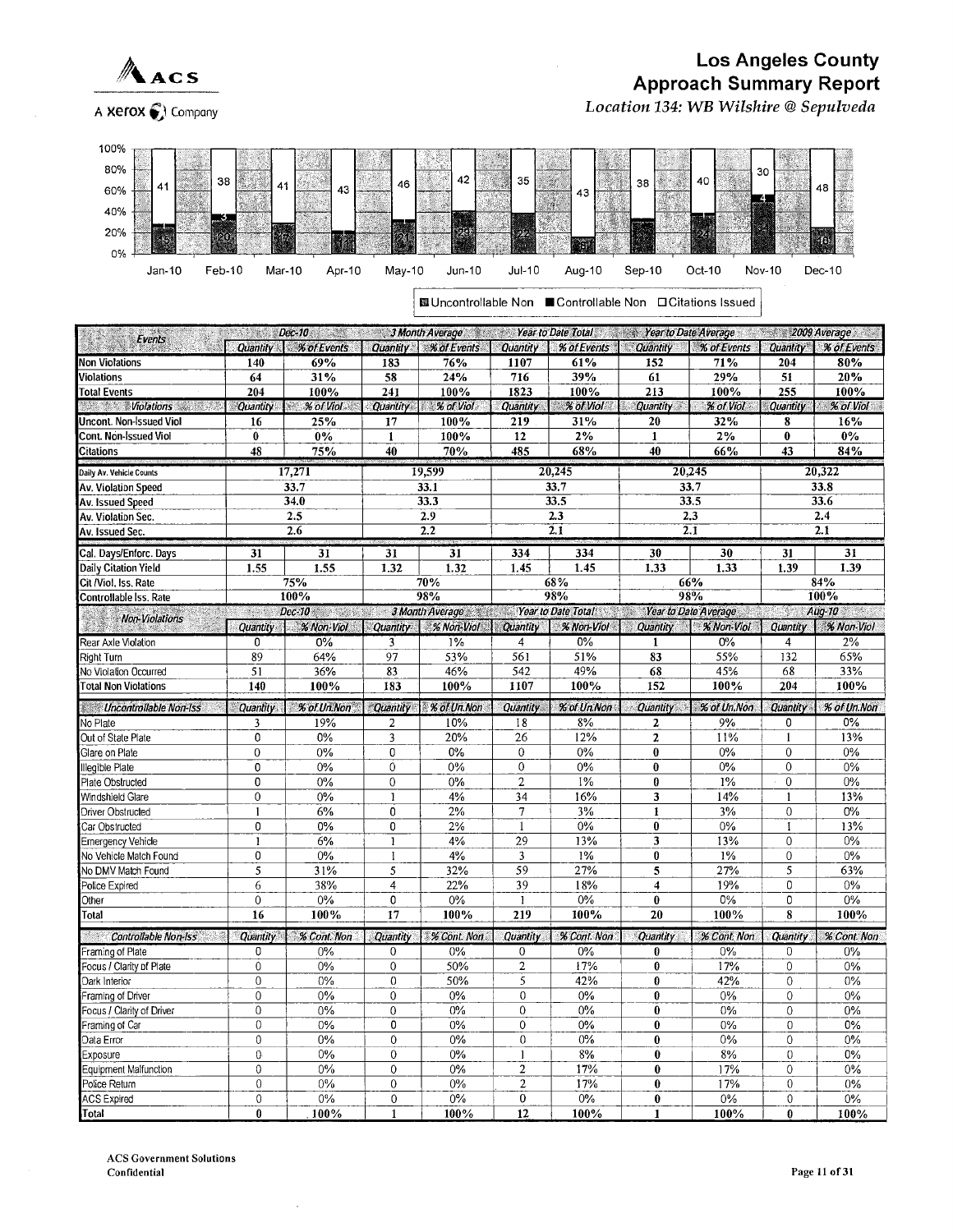

## **Los Angeles County Approach Summary Report** Location 144: WB Wilshire @ Sepulveda



**Educontrollable Non ■ Controllable Non □ Citations Issued** 

| 2009 Average 2009 Average 2009 Average 2009 Average 2009 Average 3 Month Average 2009 Average 3 Month Average<br>Events |                                                          |                     |                 |                                   |                         |                    |                         |                                      |                |                       |  |
|-------------------------------------------------------------------------------------------------------------------------|----------------------------------------------------------|---------------------|-----------------|-----------------------------------|-------------------------|--------------------|-------------------------|--------------------------------------|----------------|-----------------------|--|
|                                                                                                                         | Quantity 1                                               | % of Events         |                 | Quantity   % of Events   Quantity |                         | % of Events        | <b>Cuantity</b>         | % of Events   Quantity   % of Events |                |                       |  |
| <b>Non Violations</b>                                                                                                   | 44                                                       | 42%                 | 50              | 45%                               | 685                     | 49%                | 74                      | 55%                                  | 56             | 45%                   |  |
| Violations                                                                                                              | 61                                                       | 58%                 | 62              | 55%                               | 708                     | 51%                | 61                      | 45%                                  | 68             | 55%                   |  |
| Total Events                                                                                                            | 105                                                      | 100%                | 112             | 100%                              | 1393                    | 100%               | 136                     | 100%                                 | 124            | 100%                  |  |
| Serie Sta<br>Violations with a                                                                                          | <b>Quantity</b>                                          | % of Vol            | Quantity        | % of Viol                         | Quantity                | % of Viol          | Quantity                | % of Viol                            | Quantity       | % of Viol             |  |
| Uncont. Non-Issued Viol                                                                                                 | 27                                                       | 44%                 | 37              | 100%                              | 358                     | 51%                | 32                      | 52%                                  | 38             | 56%                   |  |
| Cont. Non-Issued Viol                                                                                                   | $\mathbf{z}$                                             | 3%                  | $\mathbf{1}$    | 100%                              | 17                      | $2\%$              | $\overline{2}$          | 3%                                   | 1              | $1\%$                 |  |
| Citations                                                                                                               | 32                                                       | 52%                 | 24              | 39%                               | 333                     | 47%                | 28                      | 45%                                  | 29<br>43%      |                       |  |
| Daily Av. Vehicle Counts                                                                                                |                                                          | 20,792              | 23,654          |                                   | 23,318                  |                    |                         | 23,318                               | 24,146         |                       |  |
| Av. Violation Speed                                                                                                     | 33.6                                                     |                     |                 | 31.0                              |                         | 32.7               |                         | 32.7                                 |                | 31.0                  |  |
| Av. Issued Speed                                                                                                        |                                                          | 35.6                |                 | 36.2                              |                         | 36.6               |                         | 36.6                                 |                | 37.7                  |  |
| Av. Violation Sec.                                                                                                      |                                                          | 3.0                 |                 | 6.2                               |                         | 5.0                |                         | 5.0                                  |                | 9.8                   |  |
| Av. Issued Sec.                                                                                                         |                                                          | 2.2                 |                 | 1,2                               |                         | 1.9                |                         | 1.9                                  |                | 1.9                   |  |
| Cal. Days/Enforc. Days                                                                                                  | 31                                                       | 31                  | 31              | 31                                | 334                     | 334                | 30                      | 30                                   | 31             | 31                    |  |
| Daily Citation Yield                                                                                                    | 1.03                                                     | 1.03                | 0.78            | 0.78                              | 1.00                    | 1.00               | 0.91                    | 0.91                                 | 0.94           | 0.94                  |  |
| Cit /Viol. Iss. Rate                                                                                                    |                                                          | 52%                 |                 | 39%                               |                         | 47%                |                         | 45%                                  |                | 43%                   |  |
| Controllable Iss. Rate                                                                                                  |                                                          | 94%                 |                 | 96%                               |                         | 95%                |                         | 95%                                  |                | 97%                   |  |
|                                                                                                                         | an Mari                                                  | $Dec-10$ and $1.11$ |                 | 3 Month Average                   |                         | Year to Date Total |                         | Year to Date Average                 | W.             | Aug-10                |  |
| Non-Violations                                                                                                          | Quantity                                                 | % Non-Viol          | Quantity        | % Non-Viol                        | Quantity                | % Non-Viol         | Quantity 1              | % Non-Viol                           |                | Quantity   % Non-Viol |  |
| Rear Axle Violation                                                                                                     | 0                                                        | 0%                  | 1               | 2%                                | $\overline{\mathbf{3}}$ | 0%                 | $\bf{0}$                | 1%                                   | 1              | 2%                    |  |
| Right Turn                                                                                                              | 0                                                        | 0%                  | $\mathbf 0$     | $1\%$                             | 202                     | 29%                | 17                      | 23%                                  | 1              | 2%                    |  |
| No Violation Occurred                                                                                                   | 44                                                       | 100%                | $\overline{49}$ | 97%                               | 480                     | 70%                | 57                      | 76%                                  | 54             | 96%                   |  |
| <b>Total Non Violations</b>                                                                                             | 44                                                       | 100%                | 50              | 100%                              | 685                     | 100%               | 74                      | 100%                                 | 56             | 100%                  |  |
|                                                                                                                         | % of Un.Non<br>Quantity<br><b>Uncontrollable Non-Iss</b> |                     | <b>Quantity</b> | % of UnNon <sub>2</sub>           | · Quantity              | % of Un.Non        | Quantity<br>% of Un.Non |                                      | Quantity       | % of Un.Non           |  |
| No Plate                                                                                                                |                                                          | 4%                  | 3               | 7%                                | 31                      | 9%                 | 3                       | 8%                                   | 2              | 5%                    |  |
| Out of State Plate                                                                                                      | $\mathbf{1}$                                             | 4%                  | $\mathbf{1}$    | 3%                                | 22                      | 6%                 | $\mathbf{2}$            | 6%                                   | $\overline{0}$ | 0%                    |  |
| Glare on Plate                                                                                                          | 0                                                        | 0%                  | 0               | 0%                                | 0                       | 0%                 | $\bf{0}$                | $0\%$                                | 0              | $0\%$                 |  |
| Illegible Plale                                                                                                         | $\theta$                                                 | 0%                  | $\mathbf{I}$    | 4%                                | 6                       | 2%                 | $\mathbf{I}$            | 2%                                   | 1              | 3%                    |  |
| Plate Obstructed                                                                                                        | $\mathbf 0$                                              | 0%                  | $\mathbf 0$     | $0\%$                             | 0                       | $0\%$              | $\mathbf{0}$            | 0%                                   | 0              | $0\%$                 |  |
| Windshield Glare                                                                                                        | $\mathbf{I}$                                             | 4%                  | $\mathbf{1}$    | 3%                                | $\overline{25}$         | 7%                 | $\overline{2}$          | 7%                                   | $\mathbf{1}$   | 3%                    |  |
| Driver Obstructed                                                                                                       | $\overline{0}$                                           | 0%                  | $\overline{2}$  | 6%                                | 23                      | 6%                 | $\overline{2}$          | 6%                                   | 3              | 8%                    |  |
| Car Obstructed                                                                                                          | $\overline{\mathbf{3}}$                                  | 11%                 | $\mathbf{1}$    | 2%                                | 3                       | $1\%$              | $\mathbf{1}$            | 2%                                   | $\mathbf{1}$   | 3%                    |  |
| Emergency Vehicle                                                                                                       | 12                                                       | 44%                 | $\overline{21}$ | 56%                               | 180                     | 50%                | 16                      | 50%                                  | 26             | 68%                   |  |
| No Vehicle Match Found                                                                                                  | $\theta$                                                 | 0%                  | $\mathbf{1}$    | 2%                                | 4                       | $1\%$              | $\bf{0}$                | 1%                                   | $\mathbf 0$    | $0\%$                 |  |
| No DMV Match Found                                                                                                      | $\overline{4}$                                           | 15%                 | 3               | 8%                                | 29                      | 8%                 | 3                       | 9%                                   | 4              | 11%                   |  |
| Police Expired                                                                                                          | 3                                                        | 11%                 | 4               | 10%                               | 31                      | 9%                 | 3                       | 9%                                   | $\mathbf{0}$   | $0\%$                 |  |
| Other                                                                                                                   | $\overline{2}$                                           | 7%                  | $\mathbf{0}$    | $0\%$                             | $\overline{4}$          | 1%                 | $\mathbf{1}$            | 2%                                   | $\mathbf{0}$   | 0%                    |  |
| Total                                                                                                                   | 27                                                       | 100%                | 37              | 100%                              | 358                     | 100%               | 32                      | 100%                                 | 38             | 100%                  |  |
| Controllable Non-Iss                                                                                                    | Quantity                                                 | % Cont Non          | Quantity        | % Cont Non                        | Quantity                | % Cont. Non        | Quantity                | <b>% Cont. Non</b>                   | Quantity       | % Cont. Non           |  |
| Framing of Plate                                                                                                        | $\mathbf 0$                                              | 0%                  | 0               | $0\%$                             | 0                       | $0\%$              | $\bf{0}$                | $0\%$                                | 0              | $0\%$                 |  |
| Focus / Clarity of Plate                                                                                                | $\mathbf{1}$                                             | 50%                 | $\circ$         | 33%                               | 3                       | 18%                | $\bf{0}$                | 21%                                  | $\mathbf{1}$   | 100%                  |  |
| Dark Interior                                                                                                           | $\mathbf{1}$                                             | 50%                 | $\overline{0}$  | 33%                               | 11                      | 65%                | $\mathbf{1}$            | 63%                                  | $\mathbf 0$    | $0\%$                 |  |
| Framing of Driver                                                                                                       | $\theta$                                                 | $0\%$               | $\overline{0}$  | $0\%$                             | $\mathbf{0}$            | 0%                 | 0                       | 0%                                   | $\mathbf{0}$   | $0\%$                 |  |
| Focus / Clarity of Driver                                                                                               | $\mathbf 0$                                              | $0\%$               | $\mathbf 0$     | $0\%$                             | $\theta$                | $0\%$              | $\bf{0}$                | 0%                                   | $\mathbf 0$    | $0\%$                 |  |
| Framing of Car                                                                                                          | $\overline{0}$                                           | 0%                  | $\mathbf 0$     | 0%                                | $\mathbf 0$             | $0\%$              | 0                       | 0%                                   | $\mathbf 0$    | $0\%$                 |  |
| Data Error                                                                                                              | 0                                                        | 0%                  | 0               | 0%                                | 0                       | $0\%$              | $\bf{0}$                | 0%                                   | $\mathbf 0$    | $0\%$                 |  |
| Exposure                                                                                                                | $\overline{0}$                                           | $0\%$               | $\overline{0}$  | $0\%$                             | $\mathbf 0$             | $0\%$              | 0                       | $0\%$                                | 0              | $0\%$                 |  |
| Equipment Malfunction                                                                                                   | $\mathbf{0}$                                             | $0\%$               | $\mathbf 0$     | $0\%$                             | $\mathbf 0$             | $0\%$              | $\bf{0}$                | 0%                                   | $\overline{0}$ | $0\%$                 |  |
| Police Return                                                                                                           | $\overline{0}$                                           | $0\%$               | $\overline{0}$  | $0\%$                             | $\overline{2}$          | 12%                | $\bf{0}$                | 11%                                  | $\overline{0}$ | $0\%$                 |  |
| <b>ACS Expired</b>                                                                                                      | $\mathbf 0$                                              | $0\%$               | $\mathbf 0$     | 33%                               | 1                       | 6%                 | $\mathbf{0}$            | 5%                                   | 0              | 0%                    |  |
| Total                                                                                                                   | $\overline{2}$                                           | 100%                | $\mathbf{1}$    | 100%                              | 17                      | 100%               | $\overline{2}$          | 100%                                 | $\mathbf{I}$   | 100%                  |  |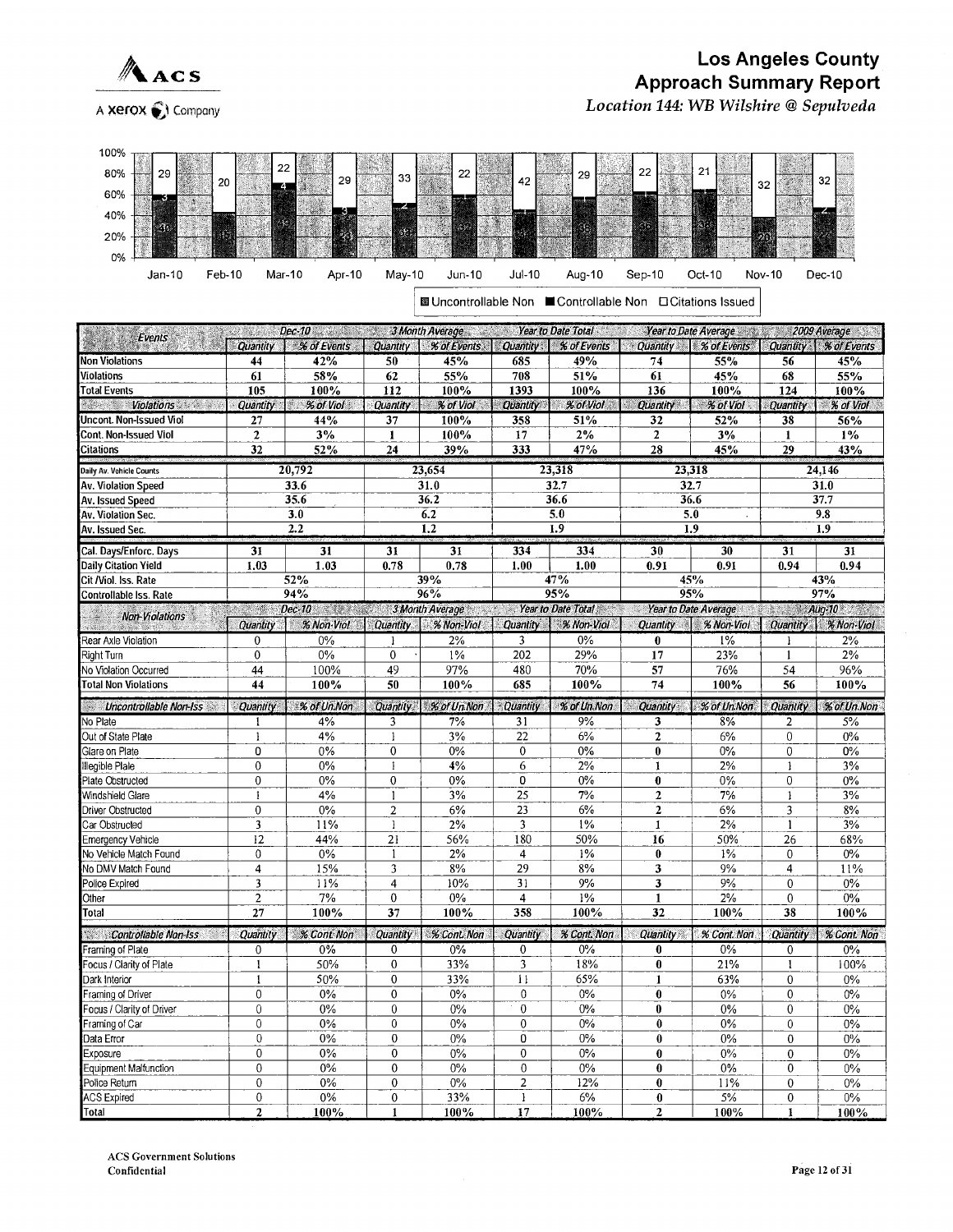

# **Los Angeles County Approach Summary Report** Location 153: EB Whittier Boulevard @ Atlantic Boulevard

A Xerox of Company



**■ Uncontrollable Non ■ Controllable Non □ Citations Issued** 

| 2009 Average 3 Month Average 3 Year to Date Total Year to Date Average 2009 Average<br>ven a<br>S.<br>Events |                                                                                                                                                                                                                                  |                                                                           |                 |             |                 |             |                            |                                    |                      |               |  |
|--------------------------------------------------------------------------------------------------------------|----------------------------------------------------------------------------------------------------------------------------------------------------------------------------------------------------------------------------------|---------------------------------------------------------------------------|-----------------|-------------|-----------------|-------------|----------------------------|------------------------------------|----------------------|---------------|--|
| æ                                                                                                            | <b>Quantity</b>                                                                                                                                                                                                                  | % of Events                                                               | <b>Ouantily</b> | % of Events | <b>Quantity</b> | % of Events |                            | Quantity.   % of Events   Quantity |                      | % of Events   |  |
| <b>Non Violations</b>                                                                                        | 21                                                                                                                                                                                                                               | 81%                                                                       | 15              | 46%         | 158             | 51%         | 20                         | 61%                                | $\overline{17}$      | 47%           |  |
| <b>√iolations</b>                                                                                            | 5                                                                                                                                                                                                                                | 19%                                                                       | 17              | 54%         | 152             | 49%         | 13                         | 39%                                | 19                   | 53%           |  |
| <b>Total Events</b>                                                                                          | 26                                                                                                                                                                                                                               | 100%                                                                      | 32              | 100%        | 310             | 100%        | 33                         | 100%                               | 36                   | 100%          |  |
| <b>Walker Collations Management</b>                                                                          | <b>Quantity</b>                                                                                                                                                                                                                  | ≪ % of Viol                                                               | <b>Quantity</b> | % of Viol   | <b>Quantity</b> | % of Viol   | Quantity % of Viol         |                                    | <b>Quantity</b>      | % of Viol     |  |
| Uncont. Non-Issued Viol                                                                                      | 4                                                                                                                                                                                                                                | 80%                                                                       | 12              | 100%        | 101             | 66%         | 9                          | 67%                                | 13                   | 68%           |  |
| Cont. Non-Issued Viol                                                                                        | 0                                                                                                                                                                                                                                | 0%                                                                        | 0               | 100%        | $\bf{0}$        | $0\%$       | $\pmb{0}$                  | $0\%$                              | $\bf{0}$             | $0\%$         |  |
| <b>Citations</b>                                                                                             | $\mathbf{1}$                                                                                                                                                                                                                     | 20%                                                                       | 5               | 31%         | 51              | 34%         | $\overline{\bf{4}}$        | 33%                                | 6                    | 32%           |  |
| <br>Daily Av. Vehicle Counts                                                                                 |                                                                                                                                                                                                                                  | 7,790                                                                     | 6,978           |             | 7,984           |             |                            | 7,984                              | 7,797                |               |  |
| Av. Violation Speed                                                                                          | 33.4                                                                                                                                                                                                                             |                                                                           |                 | 26.9        | 28.9            |             | 28.9                       |                                    | 26.4                 |               |  |
| Av. Issued Speed                                                                                             | 42.0                                                                                                                                                                                                                             |                                                                           |                 | 33.9        |                 | 34.4        |                            | 34.4                               | 34.8                 |               |  |
| Av. Violation Sec.                                                                                           |                                                                                                                                                                                                                                  | 8.0                                                                       |                 | 6.4         |                 | 6.8         |                            | 6.8                                |                      | 6.8           |  |
| Av. Issued Sec.                                                                                              |                                                                                                                                                                                                                                  | 0.1                                                                       |                 | 1.3         |                 | 1.7         |                            | 1.7                                |                      | 0.2           |  |
|                                                                                                              |                                                                                                                                                                                                                                  |                                                                           |                 |             |                 |             |                            |                                    |                      |               |  |
| Cal. Days/Enforc. Days                                                                                       | $\overline{31}$                                                                                                                                                                                                                  | 31                                                                        | 31              | 31          | 334             | 334         | 30                         | 30                                 | 31                   | 31            |  |
| Daily Citation Yield                                                                                         | 0.03                                                                                                                                                                                                                             | 0.03                                                                      | 0.17            | 0.17        | 0.15            | 0.15        | 0.14                       | 0.14                               | 0.19                 | 0.19<br>32%   |  |
| Cit /Viol. Iss. Rate                                                                                         |                                                                                                                                                                                                                                  | 20%                                                                       |                 | 31%<br>100% |                 | 34%<br>100% |                            | 33%<br>100%                        |                      | 100%          |  |
| Controllable Iss. Rate                                                                                       |                                                                                                                                                                                                                                  | 100%                                                                      |                 |             |                 |             |                            |                                    |                      | $Aug-10$      |  |
| <b>Non-Violations</b>                                                                                        | e di provincia di concello della concella di concello della concella di concello di concello di concello di co<br>Concello di concello di concello di concello di concello di concello di concello di concello di concello di co | Dec-10 Nonth Average Year to Date Total Year Average Vear to Date Average |                 |             |                 |             |                            | Quantity & Non-Viol                | Quantity             | % Non-Viol    |  |
|                                                                                                              | <b>Quantity</b>                                                                                                                                                                                                                  | % Non-Viol                                                                | Quantity        | % Non-Viol  | <b>Quantity</b> | % Non-Viol  |                            |                                    |                      |               |  |
| Rear Axle Violation                                                                                          | $\mathbf{0}$                                                                                                                                                                                                                     | 0%                                                                        | $\mathbf{1}$    | 5%          | $\mathbf{I}$    | $1\%$       | $\bf{0}$<br>$\overline{7}$ | 1%                                 | $\theta$             | 0%            |  |
| Right Turn                                                                                                   | $\overline{8}$                                                                                                                                                                                                                   | 38%                                                                       | $\overline{4}$  | 30%         | 53              | 34%         |                            | 34%                                | 6                    | 35%           |  |
| No Violation Occurred                                                                                        | 13                                                                                                                                                                                                                               | 62%                                                                       | 10              | 66%         | 104<br>158      | 66%         | 13<br>20                   | 65%<br>100%                        | 11<br>17             | 65%<br>100%   |  |
| <b>Total Non Violations</b>                                                                                  | 21                                                                                                                                                                                                                               | 100%                                                                      | 15              | 100%        |                 | 100%        |                            |                                    |                      |               |  |
| Uncontrollable Non-Iss                                                                                       | Quantity                                                                                                                                                                                                                         | % of Un.Non                                                               | <b>Quantity</b> | % of Un.Non | Quantity        | % of Un.Non | Quantity                   | % of Un.Non                        | Quantity             | % of Un.Non   |  |
| No Plate                                                                                                     | $\mathbf 0$                                                                                                                                                                                                                      | 0%                                                                        |                 | 6%          | 4               | 4%          | 0                          | 4%                                 |                      | 8%            |  |
| Out of State Plate                                                                                           | $\mathbf 0$                                                                                                                                                                                                                      | 0%                                                                        | 0               | 0%          | $\theta$        | 0%          | $\bf{0}$                   | 0%                                 | $\Omega$             | 0%            |  |
| Glare on Plate                                                                                               | $\mathbf{1}$                                                                                                                                                                                                                     | 25%                                                                       | 0               | 0%          | $\circ$         | $0\%$       | $\bf{0}$                   | 1%                                 | $\mathbf 0$          | 0%            |  |
| Illegible Plate                                                                                              | 0                                                                                                                                                                                                                                | 0%                                                                        | $\overline{0}$  | 0%          | $\theta$        | 0%          | $\bf{0}$                   | 0%                                 | $\Omega$             | $0\%$         |  |
| Plate Obstructed                                                                                             | $\mathbf 0$                                                                                                                                                                                                                      | 0%                                                                        | 0               | 0%          | $\theta$        | 0%          | 0                          | 0%                                 | $\overline{0}$       | 0%            |  |
| Windshield Glare                                                                                             | $\overline{0}$                                                                                                                                                                                                                   | 0%                                                                        | $\mathbf{1}$    | 6%          | 3               | 3%          | $\bf{0}$                   | 3%                                 | $\mathbf{1}$         | 8%            |  |
| Driver Obstructed                                                                                            | $\Omega$                                                                                                                                                                                                                         | 0%                                                                        | 0               | 0%          | $\mathbf{1}$    | $1\%$       | 0                          | $1\%$                              | $\mathbf 0$          | 0%            |  |
| Car Obstructed                                                                                               | $\overline{0}$                                                                                                                                                                                                                   | 0%                                                                        | $\mathbf{1}$    | 6%          | $\overline{4}$  | 4%          | 0                          | 4%                                 | 1                    | 8%            |  |
| Emergency Vehicle                                                                                            | $\overline{c}$                                                                                                                                                                                                                   | 50%                                                                       | 9               | 74%         | 73              | 72%         | 6                          | 71%                                | 8                    | 62%           |  |
| No Vehicle Match Found                                                                                       | $\mathbf 0$                                                                                                                                                                                                                      | 0%                                                                        | $\mathbf 0$     | 0%          | 3               | 3%          | $\bf{0}$                   | 3%                                 | 0                    | $0\%$         |  |
| No DMV Match Found                                                                                           | $\mathbf{I}$                                                                                                                                                                                                                     | 25%                                                                       | $\mathbf{1}$    | 6%          | $8\phantom{.0}$ | 8%          | $\mathbf{1}$               | 9%                                 |                      | 8%            |  |
| Police Expired                                                                                               | $\overline{0}$                                                                                                                                                                                                                   | $0\%$                                                                     | $\Omega$        | 3%          | 5               | 5%          | $\bf{0}$                   | 5%                                 | 1                    | 8%            |  |
| Other                                                                                                        | $\boldsymbol{0}$                                                                                                                                                                                                                 | $0\%$                                                                     | $\mathbf{0}$    | $0\%$       | 0               | $0\%$       | $\bf{0}$<br>9              | 0%<br>100%                         | $\overline{0}$<br>13 | $0\%$<br>100% |  |
| Total                                                                                                        | $\overline{\mathbf{4}}$                                                                                                                                                                                                          | 100%                                                                      | 12              | 100%        | 101             | 100%        |                            |                                    |                      |               |  |
| Controllable Non-Iss                                                                                         | Quantity                                                                                                                                                                                                                         | % Cont. Non                                                               | Quantity        | % Cont. Non | Quantity        | % Cont, Non | <b>Quantity</b>            | % Cont. Non                        | Quantity             | % Cont. Non   |  |
| raming of Plate                                                                                              | $\overline{0}$                                                                                                                                                                                                                   | $0\%$                                                                     | 0               | 0%          | $\theta$        | 0%          | $\bf{0}$                   | 0%                                 | 0                    | 0%            |  |
| Focus / Clarity of Plate                                                                                     | $\mathbf 0$                                                                                                                                                                                                                      | 0%                                                                        | $\mathbf{0}$    | 0%          | $\mathbf{0}$    | 0%          | $\bf{0}$                   | 0%                                 | $\overline{0}$       | $0\%$         |  |
| Dark Interior                                                                                                | $\theta$                                                                                                                                                                                                                         | $0\%$                                                                     | $\theta$        | $0\%$       | $\mathbf 0$     | $0\%$       | $\bf{0}$                   | 0%                                 | $\overline{0}$       | 0%            |  |
| Framing of Driver                                                                                            | $\theta$                                                                                                                                                                                                                         | $0\%$                                                                     | $\theta$        | 0%          | $\theta$        | $0\%$       | $\bf{0}$                   | $0\%$                              | $\overline{0}$       | 0%            |  |
| ocus / Clarity of Driver                                                                                     | $\overline{0}$                                                                                                                                                                                                                   | 0%                                                                        | 0               | 0%          | $\overline{0}$  | $0\%$       | $\mathbf{0}$               | 0%                                 | 0                    | $0\%$         |  |
| Framing of Car                                                                                               | $\overline{0}$                                                                                                                                                                                                                   | 0%                                                                        | $\overline{0}$  | 0%          | $\theta$        | 0%          | $\mathbf{0}$               | 0%                                 | $\theta$             | 0%            |  |
| Data Error                                                                                                   | $\bf{0}$                                                                                                                                                                                                                         | $0\%$                                                                     | $\mathbf 0$     | $0\%$       | $\mathbf 0$     | 0%          | $\bf{0}$                   | 0%                                 | $\overline{0}$       | 0%            |  |
| Exposure                                                                                                     | $\bf{0}$                                                                                                                                                                                                                         | $0\%$                                                                     | $\Omega$        | $0\%$       | $\Omega$        | $0\%$       | $\bf{0}$                   | 0%                                 | 0                    | 0%            |  |
| Equipment Malfunction                                                                                        | $\mathbf{0}$                                                                                                                                                                                                                     | $0\%$                                                                     | $\bf{0}$        | 0%          | $\mathbf 0$     | $0\%$       | $\bf{0}$                   | $0\%$                              | $\overline{0}$       | $0\%$         |  |
| Police Return                                                                                                | 0                                                                                                                                                                                                                                | 0%                                                                        | $\bf{0}$        | 0%          | $\overline{0}$  | 0%          | $\bf{0}$                   | $0\%$                              | $\mathbf{0}$         | $0\%$         |  |
| <b>ACS Expired</b>                                                                                           | $\overline{0}$                                                                                                                                                                                                                   | $0\%$                                                                     | $\bf{0}$        | 0%          | 0               | 0%          | 0                          | $0\%$                              | $\boldsymbol{0}$     | $0\%$         |  |
| Total                                                                                                        | $\bf{0}$                                                                                                                                                                                                                         | 100%                                                                      | $\bf{0}$        | 100%        | $\bf{0}$        | 100%        | $\bf{0}$                   | 100%                               | $\bf{0}$             | 100%          |  |